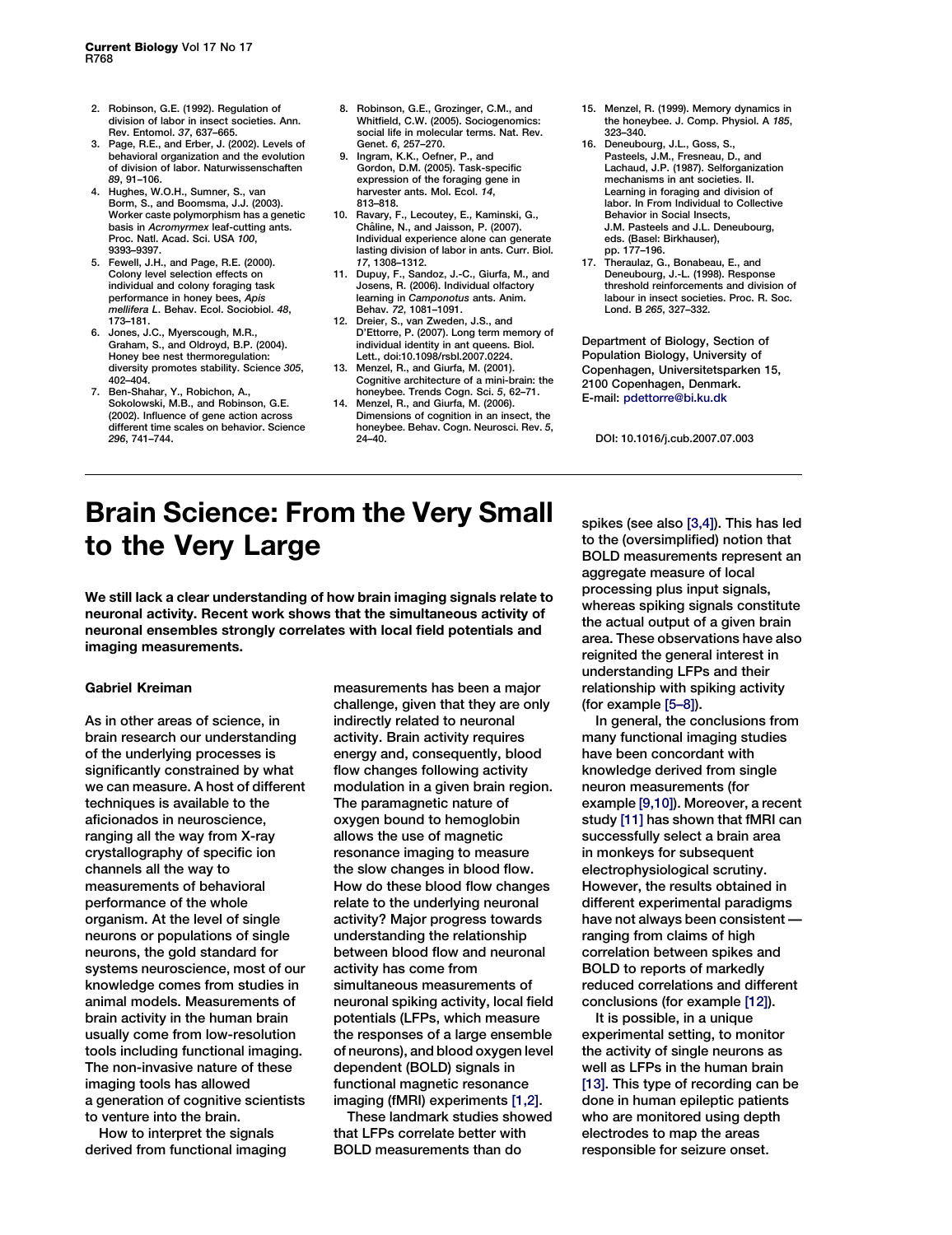<span id="page-1-0"></span>**Dispatch** R769

Patients typically remain in the hospital for a period of about one week. During this week, the patients can perform cognitive tasks while researchers examine brain activation at high resolution. As they recently reported in Current Biology, Nir et al. [\[14\]](#page-2-0) took advantage of this opportunity to directly examine human physiological activity by comparing intracranial recordings in epileptic patients with the fMRI activity in human auditory cortex of non-epileptic subjects.

Recent work has shown that there is a strong match in human auditory cortex between spiking activity in a local population of neurons, LFPs and BOLD measurements [\[15\]](#page-2-0). While the patients studied by Nir et al. [\[14\]](#page-2-0) watched a movie, the audio-visual stimulation elicited strong and reproducible changes in auditory cortex activation at the spike, LFP and fMRI levels (similar observations have been made for intracranial electroencephalogram data in the visual cortex [\[16\]\)](#page-2-0). Additionally, there was a strong correlation between the spike rates and the power in the high-frequency gamma band of the LFP signal. Whether these changes and coupling represent sensory responses to the stimuli, attentional changes, memory processes or other possibilities remains unclear.

Because Nir et al. [\[14\]](#page-2-0) simultaneously recorded activity from multiple electrodes, they could ask whether the observed coupling between spiking activity and gamma LFP was related to the correlations in neuronal firing. There was a high level of variability in the coupling between individual neurons and the LFP. Notably, this variability could be explained by correlations between neighboring spiking neurons. Periods that showed strong coupling between the spiking activity and the LFP also showed stronger correlations between the neuron and its neighbors over timescales of several hundred milliseconds (not to be confused with precise synchronization at the millisecond level).

Moving upward in spatial scale, Nir et al. [\[14\]](#page-2-0) pondered whether

there is a relationship between neural signals and fMRI measurements. They filtered the electrical signals with a fixed hemodynamic function that aims to capture the differences in temporal scales between these signals. The power in the gamma band of the LFP showed a strong correlation with the BOLD measurements, as previously reported [2,15]. Expanding on previous work, the correlation between the spiking activities of single neurons and BOLD was highly variable during the presentation of the movie. Several experimental observations and theoretical models have suggested that the synchronous firing among neurons could play a crucial role in conveying information within and across brain areas (for example [\[8,17–19\]](#page-2-0)). Nir et al. [\[14\]](#page-2-0) therefore hypothesized that the changes in how well single neuron responses accounted for BOLD measurements may be due to the level of simultaneous firing in an ensemble of neurons. To test this hypothesis, they computed the firing correlations among single neurons in windows of hundreds of milliseconds. Interestingly, those periods where BOLD signals better reflected the single neuron activity also showed high levels of correlation among neurons in the population. This finding can be illustrated through a chorus metaphor: consider the recorded neuron as a singer in a chorus during a concert. Whenever the recorded neuron has a 'solo' part, its activity becomes decoupled from both the BOLD and the gamma power LFP. Whenever the neuron 'sings along' with the rest of the chorus, there is a high correlation between the neuron's spiking activity and the more global BOLD and gamma power LFP.

It is tempting to speculate that both BOLD signals and the gamma band of the LFPs represent a temporally and spatially low-pass filtered version of the ensemble spiking activity in a population. The degree of coupling between spikes, LFPs and BOLD may be dependent on the specific architecture of the brain circuitry since medial temporal lobe areas show lower correlation among neighboring neurons [\[20\]](#page-2-0). The

relationship between spikes, LFPs and BOLD signals observed in [\[14\]](#page-2-0) may therefore rely on the strong topography present in neocortical structures. Using the chorus metaphor: whether a chorus in a cortical region is oriented towards collective 'singing' or to solo performances will have a strong impact in the extent of the coupling between single neuron, LFPs and BOLD measurements.

Relating theories and measurements across widely different scales constitutes a fascinating question in multiple disciplines ranging from physics to biology. It is therefore not surprising that understanding the relationship between the spiking activity of small neuronal ensembles and large brain circuits constitutes a key challenge for systems neuroscience. Making progress to solve this challenge will require the careful interplay of theoretical models with experimental tools that survey different scales and different species. The fascinating possibility of monitoring human brain activity at high resolution provides a unique opportunity to shed light on this question.

#### References

- 1. Logothetis, N., Pauls, J., Augath, M. Trinath, T., and Oeltermann, A. (2001). Neurophysiological investigation of the basis of the fMRI signal. Nature 412, 150–157.
- 2. Logothetis, N.K. (2002). The neural basis of the blood-oxygen-level-dependent functional magnetic resonance imaging signal. Philos. Trans. R. Soc. Lond. B 357, 1003–1037.
- 3. Kayser, C., Kim, M., Ugurbil, K., Kim, D.S., and Konig, P. (2004). A comparison of hemodynamic and neural responses in cat visual cortex using complex stimuli. Cereb. Cortex 14, 881–891.
- 4. Mathiesen, C., Caesar, K., and Lauritzen, M. (2000). Temporal coupling between neuronal activity and blood flow in rat cerebellar cortex as indicated by field potential analysis. J. Physiol. 523, 235–246.
- 5. Kreiman, G., Hung, C., Quian Quiroga, R., Kraskov, A., Poggio, T., and DiCarlo, J. (2006). Object selectivity of local field potentials and spikes in the inferior temporal cortex of macaque monkeys. Neuron 49, 433–445.
- 6. Bedard, C., Kroger, H., and Destexhe, A. (2004). Modeling extracellular field potentials and the frequency-filtering properties of extracellular space. Biophys. J. 86, 1829–1842.
- 7. Pesaran, B., Pezaris, J., Sahani, M., Mitra, P., and Andersen, R. (2002). Temporal structure in neuronal activity during working memory in macaque parietal cortex. Nat. Neurosci. 5, 805–811.